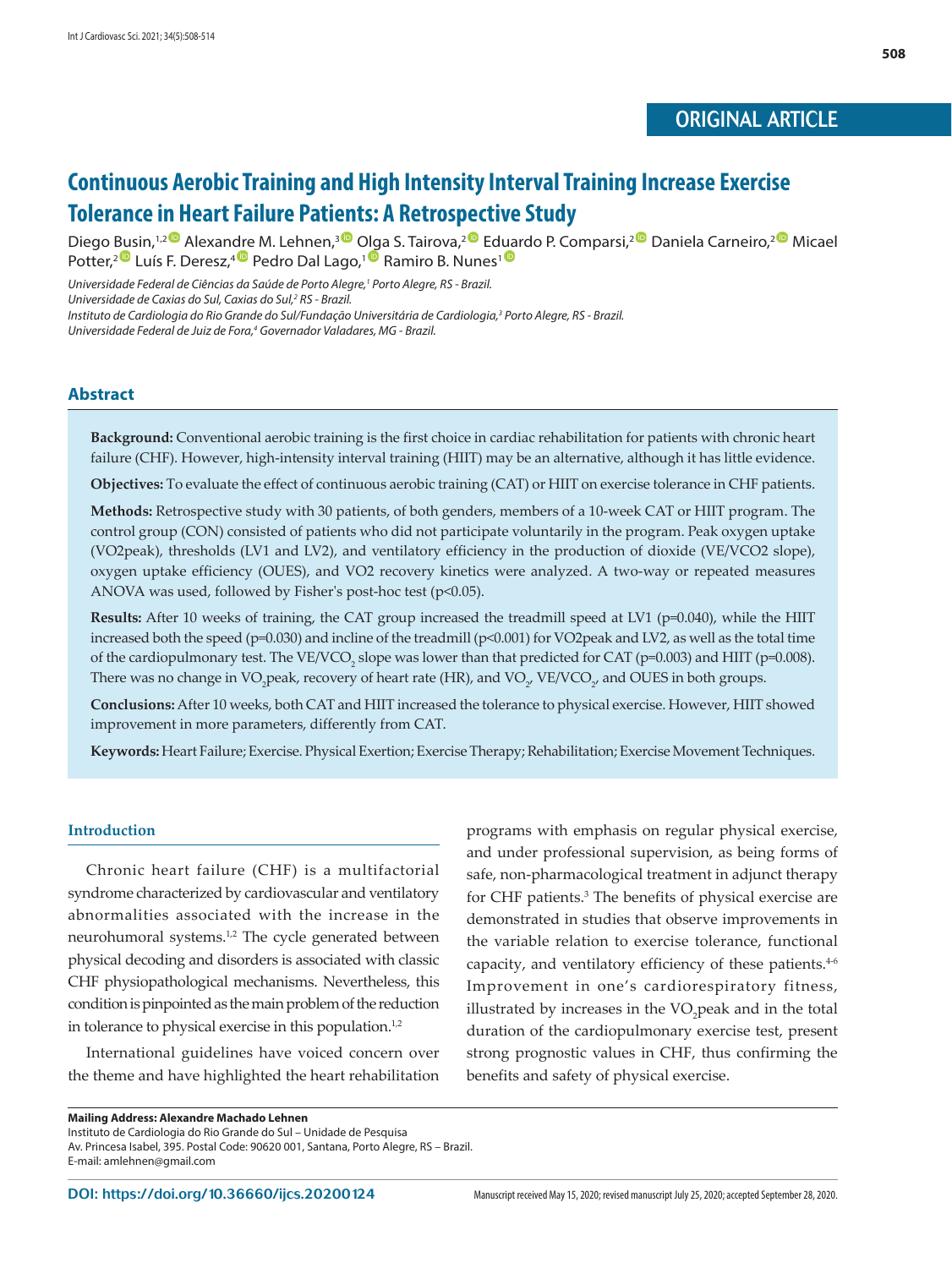Mild-intensity continuous aerobic training (CAT), maintaining an intensity between 60% and 80% (VO<sub>2</sub>peak or reserve heart rate), $7$  has been described as the most successful style of training, due to its efficacy and safety.<sup>7-9</sup> Nonetheless, studies have used greater intensities of physical exercise in CHF patients with promising results and, in some cases, even greater than the CAT.10-12 In this context, interest concerning increasing intensity (75 to 90%  $VO<sub>2</sub>peak$ ) of physical exercise is growing, especially as regards safe training for this population<sup>12</sup>. Some justifications for this type of conduct would be a greater aerobic and cardiovascular adaptation that could be achieved by using this type of strategy,<sup>10</sup> in addition to improvements in exercise capacity, endothelial function, left ventricular function, and ejection fraction.<sup>12</sup> These conclusions, however, seem rather uncertain, since the impacts upon the difference in prognoses, the length of training, and the diversity of protocols, with different durations, recoveries, and intensities used in the studies, make the defense of clinical training standards for CHF patients difficult; thus, a larger body of evidence is needed.

Faced with the continuing key question about which aerobic training method should be ideally prescribed in heart rehabilitation programs, the search for this type of evidence is necessary. Hence, this study sought to evaluate the potential benefits of mild-intensity CAT and high-intensity interval training (HIIT), through the medical records of Class II and III (NYHA) CHF patients who participated in a heart rehabilitation program.

# **Methods**

This study was conducted in accordance with that set forth in the Helsinki Declaration and CNS 466/12. All patients read and signed the Free and Informed Consent Form provided by the Clinical Center where the data were collected upon entrance into the program. The project was approved by the Research Ethics Committee from Universidade Federal de Ciências da Saúde de Porto Alegre (logged under protocol number 3.055.126).

Through a retrospective cohort, this study assessed the records of data referent to the physical training sessions of patients with CHF and who agreed to participate in the heart rehabilitation program of the Sports Medicine Unit of the Clinical Center of Universidade de Caxias do Sul, RS, Brazil, between 2016 and 2017.

## **Samples and Groups**

This study included medical records from 30 CHF patients ( $64 \pm 9$  years of age), from both genders, left ventric (CON) consisted of patients who opted not to participate in the heart rehabilitation program at that moment.

The exclusion criteria were: incomplete medical records and patients who did not present reference values during the strength test ( $R<1.0$  to reach the  $VO<sub>2</sub>$  peak or submaximal heart rate).

## **Heart Rehabilitation Program**

Once the patients had been admitted to the program, a clinical anamnesis was performed by the doctor of the program. After, the patients were referred for initial physical assessments and were distributed randomly (https://www.randomizer.org/) for supervised training in the different methods: CAT (n=10) and HIIT (n=10). Patients that chose not the participate in the rehabilitation program were allocated to the control group (CON, n=10).

#### **Cardiopulmonary Exercise Test**

After warming up for 10 minutes, the  $VO_2$  peak was evaluated by the gas analyzer (VO2000, Medical Graphics Diagnostics Corporation, USA), using a Super ATL 300 treadmill (Imbramed, Porto Alegre, RS, Brazil). A Ramp protocol was used, beginning at 3 km/h and with no slope. The speed was then increased by 0.3 km/h, and the slope by 1.6%, for each minute of exercise, until patient exhaustion. The exhaled gases were quantified every 20 seconds, obtaining ventilator flows and volumes. The patient's blood pressure (BP), heart rate (HR), minute ventilation (VE), oxygen uptake  $(VO<sub>2</sub>)$ , carbon dioxide production (VCO<sub>2</sub>), and respiratory exchange ratio (R), as well as the ventilator equivalents for oxygen (VE/VO<sub>2</sub>) and carbon dioxide ( $VE/VCO<sub>2</sub>$ ), were analyzed during the evaluation. Based on this data, the VO<sub>2</sub>peak, the first ventilatory threshold (LV1), the second ventilatory threshold (LV2), among other ventilatory and metabolic measures described in the literature, were determined.<sup>13</sup>

#### **Evaluation of Ventilatory Efficiency**

The ventilatory equivalent for  $CO<sub>2</sub>$  was calculated by means of the ratio between the instantaneous ventilation rate (VE) and the release of  $CO<sub>2</sub>$  (VE/VCO2). For this, the present study used the data recorded in the cardiopulmonary exercise test, from the beginning to the LV2. The slope (VE/VCO<sub>2</sub> *slope*) was used to analyze the ventilatory efficiency.14 The predicted values for this variable were obtained by means of the equation described in the literature.<sup>15</sup>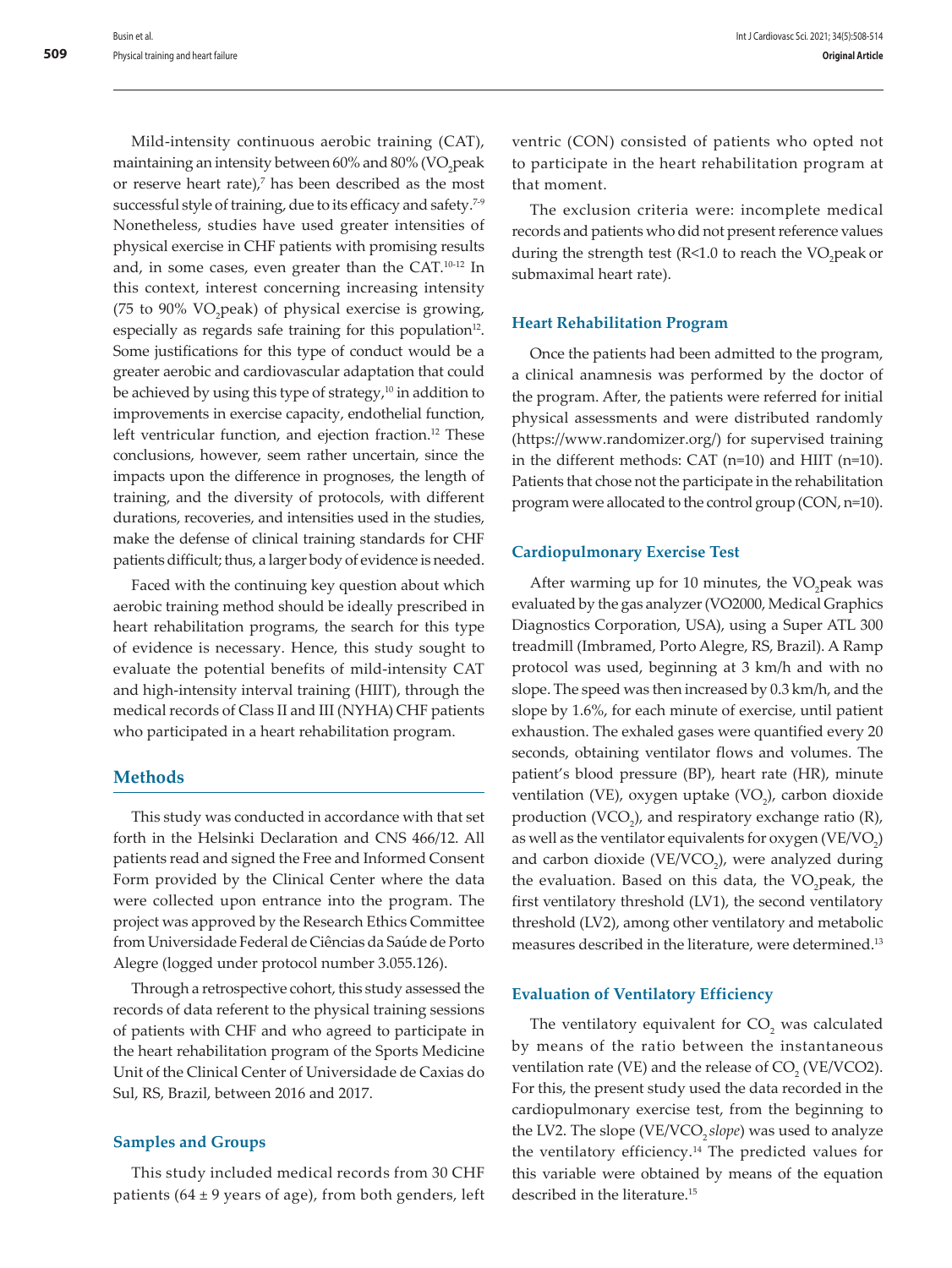#### **Evaluation of Oxygen Uptake Efficiency**

The *oxygen uptake efficiency slope* (OUES) is represented by the rate of increase of  $VO<sub>2</sub>$  in response to VE, and was calculated by measuring the relationship between VO<sub>2</sub> and the VE logarithm.<sup>16</sup> The predicted value for this variable has already been described in the literature.<sup>16</sup>

#### **Recovery Kinetics of Oxygen Uptake and Heart Rate**

At the end of the cardiopulmonary exercise test, the patients were instructed to remain seated for three minutes while the metabolic and ventilatory variables continued to be recorded. The data during this period served to analyze and determine the recovery kinetics of  $\text{VO}_{2'}$  in the following manner: the magnitude of the recovery through the relationship of  $\rm VO_{2}$  regarding time (VO<sub>2</sub>/t *slope*), calculated by the linear regression model and adjusted to a simple exponential curve.<sup>17</sup> The slope equation was calculated considering the time needed to reach the VO<sub>2</sub>peak and recovery in the first three minutes; the established value of the VO<sub>2</sub> recovery was obtained by determining the difference between the value of the VO<sub>2</sub> peak and that of VO<sub>2</sub> in the first, second, and third minutes after the end of the  $\rm VO_2$ peak test.<sup>18</sup> In addition, the recovery kinetics for HR were calculated by subtracting the HR value at the end of the test from the values of minutes 1, 2, and 3 in the recovery test. $14$ 

#### **Protocols of the Heart Rehabilitation Training Program**

The CAT consisted of a mild-intensity continuous training (70-75% HRreserve) for 47 minutes per session. The time was calculated and duly controlled to guarantee that the training protocols were isocaloric.<sup>12</sup> A fingertip pulse oximeter (NoninOnix 9500, United Kingdom) was used to monitor the patients' HR and peripheral saturation of oxygen (SpO<sub>2</sub>). The speed was adjusted continuously to guarantee that each session would be performed in the HR target.

The HIIT consisted of 38 minutes, beginning with the 10-minute warm-up, between 50-60% HRreserve, followed by 4 series of 4 minutes between 90-95% HRreserve. Each series was staggered, with an active pause of 3 minutes (light walk). The training session was finished with a period of 3 minutes of cool down (50% HRreserve).

## **Data Collection**

This study was conducted by consulting the data recorded in the medical records of each patient who trained three times per week, during 10 consecutive weeks. These medical charts were used in the routine of the heart rehabilitation program. After the previous study of the feasibility of the medical records, the data were tabulated within a databank put together in Excel 2013 (*Microsoft Office*).

#### **Statistical Analysis**

The normality of the data was evaluated using the Shapiro-Wilk test. The data were expression as average ± standard deviation. The two-way ANOVA was used, together with Fisher's *post-hoc* test. By contrast, the comparison of the data of the  $VO<sub>2</sub>$  recovery kinetics and HR between the 1, 2, and 3 minute intra-groups was performed using the repeated measures ANOVA, together with Fisher's *post-hoc* test. The *GraphPad Prism* 6 program (*GraphPad Software*, San Diego, California, USA) was used as a computational tool for data analysis, considered significant for a  $\alpha$ =0.05.

## **Results**

This study analyzed the medical records of 30 patients with CHF, with LVEF <40%, who voluntarily chose to participate in the heart rehabilitation program between August 2016 and December 2017. One patient was over 80 years of age, nine were between 70 and 80 years of age, eleven were from 60 to 70 years of age, and nine were between 50 and 60 years of age. Of these, five patients were using a pacemaker. All of the patients were hemodynamically stable, with optimized treatment, including β-blockers and antiplatelet aggregation over the past 12 months, even during the period of physical training. No event related to the sessions of physical training occurred in the patients in either group. The presence of participants reached 100% of the scheduled sessions (10 weeks).

Figure 1 presents parameters of intensity (speed and slope) and time to reach the  $VO<sub>2</sub>$  peak referent to the cardiopulmonary test. After ten weeks of physical training, the CAT group presented improvement in exercise tolerance for LV1 when compared to the initial test. By contrast, the HIIT group presented improvement in the tolerance to the exercise, represented by the higher speed and slope for LV2, as well as in the time to reach the VO<sub>2</sub>peak, when compared to the beginning of the physical training. It is possible to observe in Figure 1 that the HIIT group presented a set of greater benefits when compared to the CAT.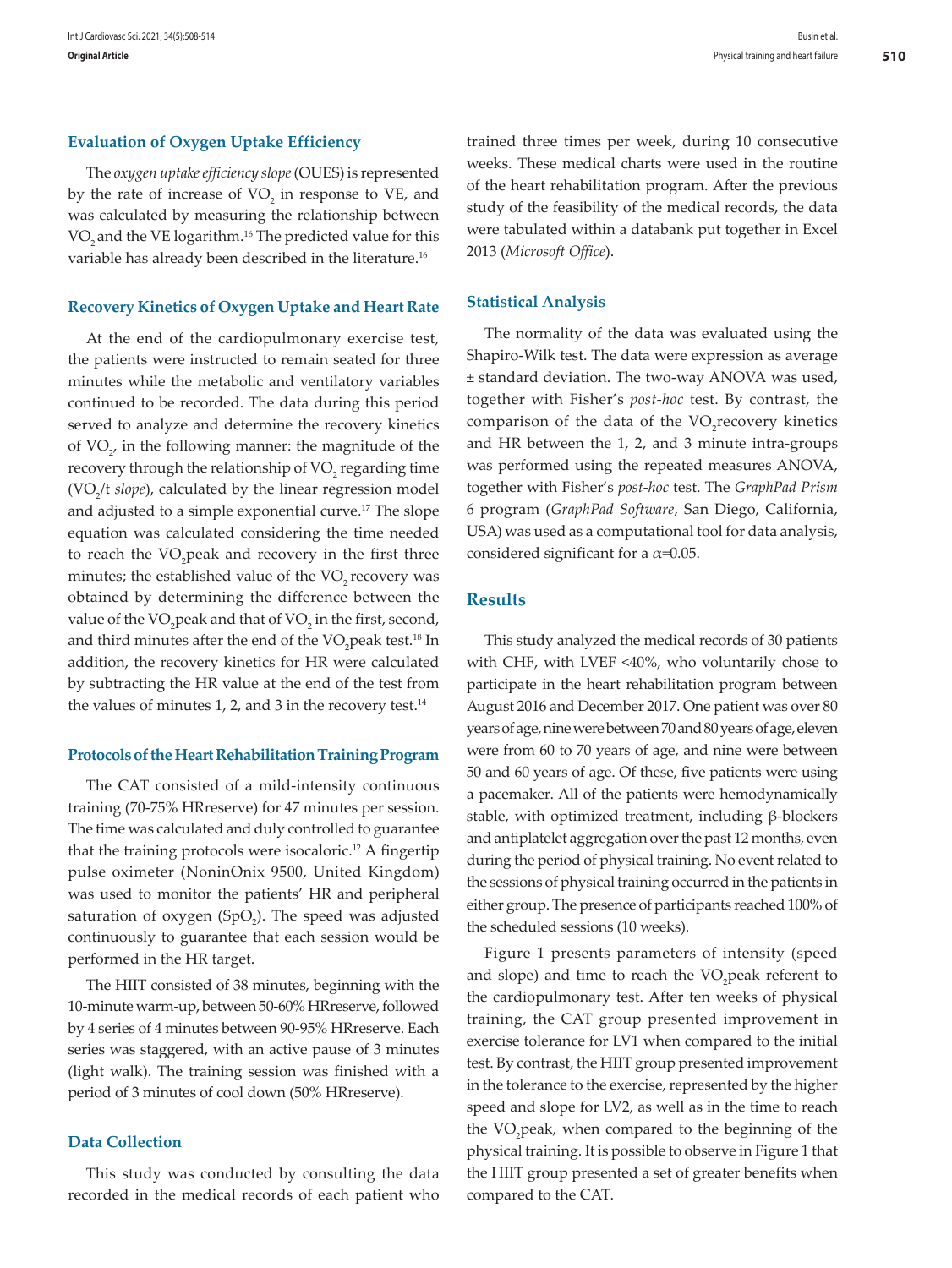

Details of the cardiopulmonary test are presented in Table 1. No significant difference was observed in the records of the recovery kinetics of HR and  $VO<sub>2</sub>$ . The patient presented no difference in the parameters of body composition and physical fitness.

# **Discussion**

The main finding in this study was that Class II and III (NYHA) CHF patients, who took part in a 10-week program of CAT or HIIT, increased their tolerance to physical exercise, when compared to the pre-training moment. Moreover, the HIIT improved a greater number of evaluated parameters when compared to the CAT, illustrating its superiority to conventional training, thus confirming our hypothesis. The parameters of the cardiopulmonary exercise test proved to be useful in the long-term diagnosis and prognosis of CHF and in the intolerance to physical exercise. The VO<sub>2</sub>peak has been used for decades as a universal Market, capable of reflecting the severity of the disease,<sup>17</sup> and has been considered the "gold-standard" measurement to identify patients with a worse prognosis, $19$  in addition to being a parameter for the prescription of physical training involving this population.20,21 In this sense, our study's results present a clinical importance, as they present an improvement in the VO2 peak, which is greater than 1 ml.kg-1.min-1, considered relevant for autonomy and performance of many daily life activities (DLAs).<sup>22</sup> Likewise, the VO<sub>2</sub> peak data observed in our study are slightly greater than the  $0.6$  ml.kg<sup>-1</sup>min<sup>-1</sup>

found in the *HF-ACTION* trial<sup>8</sup> and corroborate with the meta-analysis findings from Cornelis.23

The present study demonstrates a wide range of parameters of gas exchanges verified in the submaximal cardiopulmonary exercise test. Woods et al.,<sup>24</sup> found strong predictors of adverse heart outcomes and survival in CHF patients through submaximal parameters of gas exchange, especially the VE/VCO<sub>2</sub>, VE/VCO<sub>2</sub> slope, and OUES, found with "R=0.9", formulating prognoses similar to the VO<sub>2</sub>peak.<sup>24</sup> Other authors have suggested that changes in these prognostic markers for CHF seem to be more important predictors of the capacity of exercise tolerance than the results from the  $VO<sub>2</sub>peak.<sup>25</sup>$ 

As a result, ventilatory efficiency for the elimination of CO<sub>2</sub> (VE/VCO<sub>2</sub> or VE/VCO<sub>2</sub> *slope*) in response to submaximal exercise was investigated to determine the prognostic values for CHF patients.25 However, this study found values of lower than 34 and 45, indicating a prognosis of a 50% probability of mortality in two years, regardless of the VO<sub>2</sub>peak result. In a study from Chua et al.,<sup>26</sup> it was verified that CHF patients, evaluated by the cardiopulmonary exercise test, with a VE/VCO<sub>2</sub> slope >34, presented a greater risk of hospitalization caused by hemodynamic decompensation, as well as death. Ferreira et al.,<sup>27</sup> found the cut-off point for the VE/VCO<sub>2</sub> *slope* ≥43 to be the ideal to determine the recommendation for a heart transplant. The time to obtain the lowest value of VE/VCO<sub>2</sub> (>5:45 minutes) also represents a poor prognosis for this population.28 In this indicator, our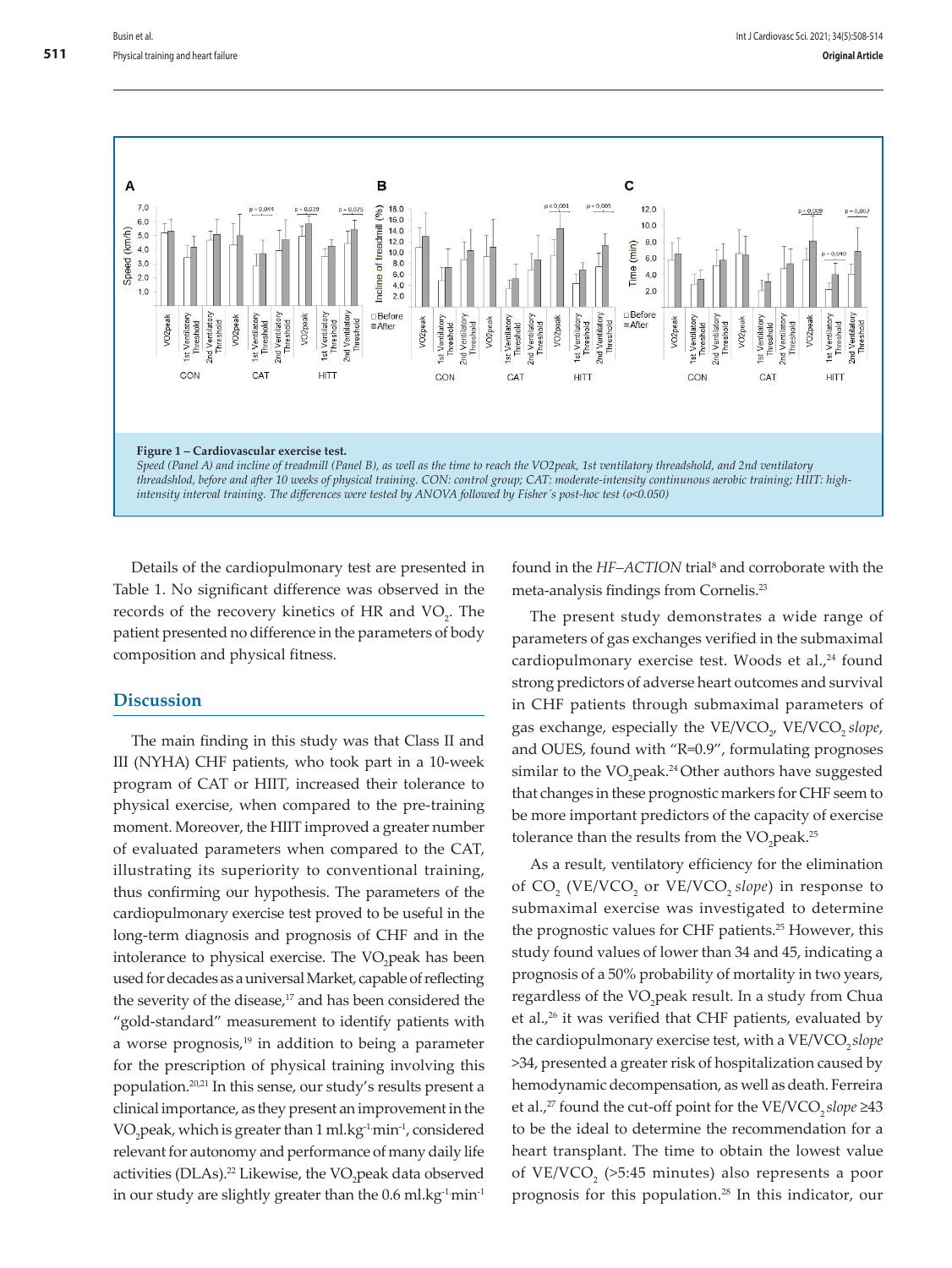| Table 1 – Responses from the cardiopulmonary test before and after to weeks of physical training |                 |                 |                |                |                |                   |
|--------------------------------------------------------------------------------------------------|-----------------|-----------------|----------------|----------------|----------------|-------------------|
|                                                                                                  | <b>CON</b>      |                 | <b>CAT</b>     |                | <b>HIIT</b>    |                   |
|                                                                                                  | <b>Before</b>   | After           | <b>Before</b>  | After          | <b>Before</b>  | After             |
| VO <sub>2</sub> peak (ml.kg <sup>-1</sup> min <sup>-1</sup> )                                    | $19.3 \pm 4.5$  | $19.5 \pm 4.8$  | $16.2{\pm}5.9$ | $17.3 \pm 5.9$ | $18.6 \pm 2.7$ | $19.8 \pm 3.2$    |
| Maximal HR (bpm)                                                                                 | $121 \pm 18$    | $127 + 24$      | $116 \pm 31$   | $113 + 24$     | 119±11         | $129 \pm 16$      |
| Maximal VE/VCO,                                                                                  | $29.6 \pm 5.2$  | $29.1 \pm 5.3$  | $28.4 \pm 5.4$ | $28.6 \pm 5.2$ | $25.4 \pm 2.7$ | $25.7 \pm 3.7$    |
| Minimum VE/VCO,                                                                                  | $27.5 \pm 4.6$  | $26.7 \pm 4.1$  | $26.7 + 4.9$   | $27.3 \pm 5.3$ | $23.4 \pm 3.0$ | $23.6 \pm 3.8$    |
| Time to reach VE/VCO <sub>2</sub> (min)                                                          | $04:04\pm01:36$ | $03:53\pm02:03$ | 02:57±01:37    | 03:47±01:37    | 03:34±01:07    | $05:22 \pm 02:56$ |
| VE/VCO <sub>2</sub> slope                                                                        | $30.1 \pm 10.0$ | $30.5 \pm 16.0$ | $26.6 \pm 9.0$ | $23.1 \pm 4.5$ | $22.0 \pm 3.2$ | $21.7+5,3$        |
| VE/VCO <sub>2</sub> slope<br>% of prediction                                                     | $113 + 33$      | $110 + 52$      | $95 + 34$      | $82 + 19*$     | 98±15          | 79±24*            |
| <b>OUES</b>                                                                                      | 2148±1192       | 1887±841        | 1559±536       | 1800±390       | 2464±807       | 1926±700          |
| <b>OUES</b><br>% of prediction                                                                   | $107 \pm 105$   | 94±45           | $83 + 34$      | $95 + 21$      | $120 \pm 28$   | $90 + 41$         |
| $LV1$ (ml.kg <sup>-1</sup> min <sup>-1</sup> )                                                   | $12.5 \pm 3.8$  | $15.6 \pm 4.2$  | $11.2 + 4.2$   | $11.2 \pm 3.9$ | $13.3 \pm 2.3$ | $14.2 + 2.2$      |
| HR LV1 (bpm)                                                                                     | 99±13           | $103 + 20$      | $95 + 22$      | $98 + 21$      | $98 \pm 16$    | $94 \pm 14$       |
| $LV2$ (ml.kg <sup>-1</sup> min <sup>-1</sup> )                                                   | $16.7{\pm}4.8$  | $18.0 \pm 4.5$  | $14.5 \pm 6.1$ | $15.0 \pm 5.0$ | $15.9 \pm 2.3$ | $17.1 \pm 2.5$    |
| HR LV2 (bpm)                                                                                     | $107 + 16$      | $113 + 22$      | $106 + 20$     | $108 + 22$     | $108 \pm 15$   | $112 \pm 16$      |

#### **Table 1 – Responses from the cardiopulmonary test before and after 10 weeks of physical training**

*VO2 peak: submaximal oxygen uptake; HR: heart rate; CET: Cardiovascular exercise test; LV1: oxygen uptake at the first ventilator threshold; LV2: oxygen uptake in the second ventilator threshold; VE/VCO2 : ratio between the instantaneous respiratory rate and the release of CO2 ; OUES: oxygen uptake efficiency slope. Two-way ANOVA followed by Fisher's post-hoc test. \* Significant intragroup difference in relation to pre-training; p<0.001.*

patients showed a lesser reach in a shorter period than that which the literature characterized as an indication of poor prognosis.16 The fact that no changes in the OUES were observed after the physical training may well be related to the characteristics of our sample, which presents an earlier beginning of lactic acidosis during the hyperventilation test, observed by the ventilatory threshold, determined by the central and peripheral incapacity during physical exercise.<sup>28</sup>

Other important records analyzed in this study concern the prognostic implications of the VO<sub>2</sub> and HR recovery values after ending the cardiopulmonary exercise test. No changes in these indicators were observed, which is in accordance with findings from Myers et al.,<sup>29</sup> However, Myers did observe an increase in the VO<sub>2</sub> peak in response to eight weeks of aerobic training (walking and cycling) in CHF patients. It is impossible to determine a specific cause for these results. Nevertheless, it can be speculated that the delay in  $\rm VO_{2}$  recovery is related to the difficulty to recover energy stored in the main muscles used in the cardiopulmonary exercise test.30

The HR recovery kinetics, as a prognostic marker, is well-established and is used as an independent factor of mortality, even in CHF patients that take  $\beta$ -blockers.<sup>31,32</sup> Therefore, the results of this study showed that the reduction was greater than12 bpm, in the first minute after ending the exercise. This value was used as a cutoff point to define the mortality in patients with left ventricular dysfunction,<sup>33</sup> whose cut-off point was ≤16 bpm, in an active recovery protocol. Only in the CON group was a reduction of ≤16 bpm observed at the end of the study. The fall in HR immediately after physical exercise occurs in response to the autonomous control, more precisely, the activation of the parasympathetic nerve system due to the sympathetic nerve activity. This adjustment is also an important prognostic marker and is associated with a reduction in the risk of death.<sup>14</sup>

In the evaluation of other variables of the cardiopulmonary exercise test, the time to reach the VO<sub>2</sub> peak also reflects the capacity to predict mortality in patients with CHF and a reduced LVEF.34 This study showed that the time of duration in the HIIT group was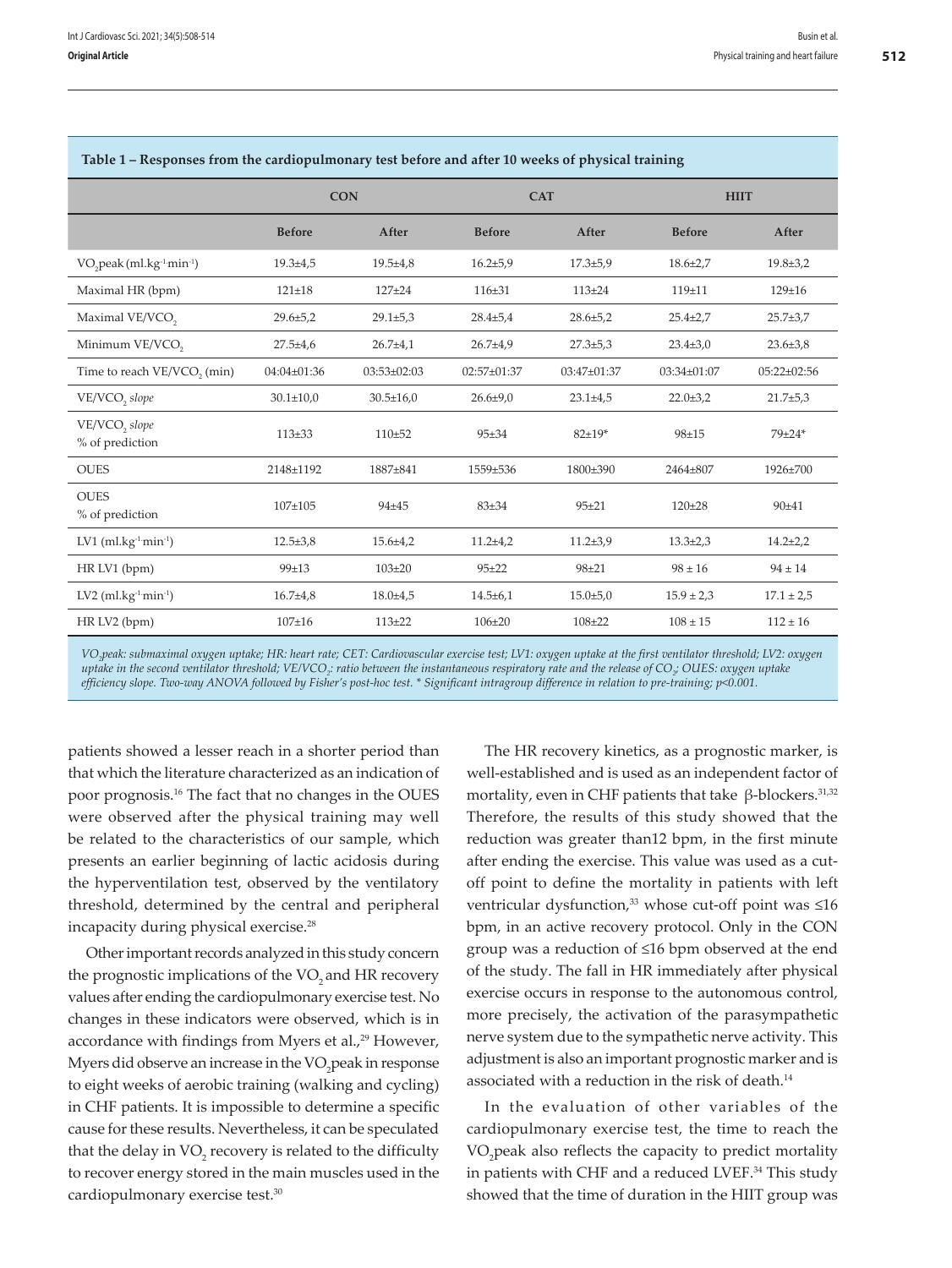greater for the VO<sub>2</sub>peak, LV1, and LV2, which is directly related to the positive adaptations of the training. In another study, the authors present results that run in line with those from our study.<sup>35</sup>

Our results demonstrate consistent improvements in the parameters related to one's tolerance to physical exercise, which is a key characteristic in CHF patients. Appropriately, our study presents important clinical implications for the state of health concerning the autonomy and performance of one's DLAs. On the other hand, our study presents a series of limitations that should be observed, one of which refers to the VO<sub>2</sub> evaluation protocol of CHF patients. The reach of VO2 peak does not translate into the maximum capacity of exercise and gas exchanges referent to the evaluation and prescription of adequate intensities for physical training. Thus, the  $\rm VO_{2}$ max would be more accurate, but with greater risk and discomfort for the participants. Another limitation is the relatively small sample. This makes it impossible to stratify the results, such as severity of CHF, time of diagnosis, and inclusion in the rehabilitation program, among others.

# **Conclusions**

This retrospective study showed that both the conventional protocol (CAT) and a high-intensity interval training (HIIT), carried out over a 10-week period, promoted positive adaptations in the capacity of physical exercise, with an increase in time, speed, and treadmill slopes to achieve important CHF prognostic markers. However, the HIIT group showed improvement in a greater number of variables. Based on these results, we support the concept of the need to measure submaximal variables that reflect a better integration between the mechanisms related to changes in the cardiovascular, pulmonary, and musculoskeletal system of these patients, in attempt to reintegrate CHF patients into social life within society.

# **Author Contributions**

Conception and design of the research: Busin D, Lehnen AM, Tairova OS, Lago PD, Nunes RB. Acquisition of data: Busin D, Tairova OS, Comparsi EP, Carneiro D, Potter M. Analysis and interpretation of the data: Busin D, Lehnen AM, Tairova OS, Comparsi EP, Carneiro D, Potter M, Deresz LF, Lago PD, Nunes RB. Statistical analysis: Busin D, Lehnen AM, Tairova OS, Comparsi EP, Carneiro D, Potter M, Deresz LF, Lago PD, Nunes RB. Obtaining financing: Tairova OS. Writing of the manuscript: Busin D, Lehnen AM, Tairova OS, Comparsi EP, Deresz LF, Lago PD, Nunes RB. Critical revision of the manuscript for intellectual content: Busin D, Lehnen AM, Tairova OS, Comparsi EP, Carneiro D, Potter M, Deresz LF, Lago PD, Nunes RB.

# **Potential Conflict of Interest**

No potential conflict of interest relevant to this article was reported.

# **Sources of Funding**

There were no external funding sources for this study.

# **Study Association**

This article is part of the thesis of master submitted by Diego Busin, from *Universidade Federal de Ciências da Saúde de Porto Alegre*.

# **Ethics Approval and Consent to Participate**

This study was approved by the Ethics Committee of the *Universidade Federal de Ciências da Saúde de Porto Alegre* under the protocol number 3.055.126. All the procedures in this study were in accordance with the 1975 Helsinki Declaration, updated in 2013. Informed consent was obtained from all participants included in the study.